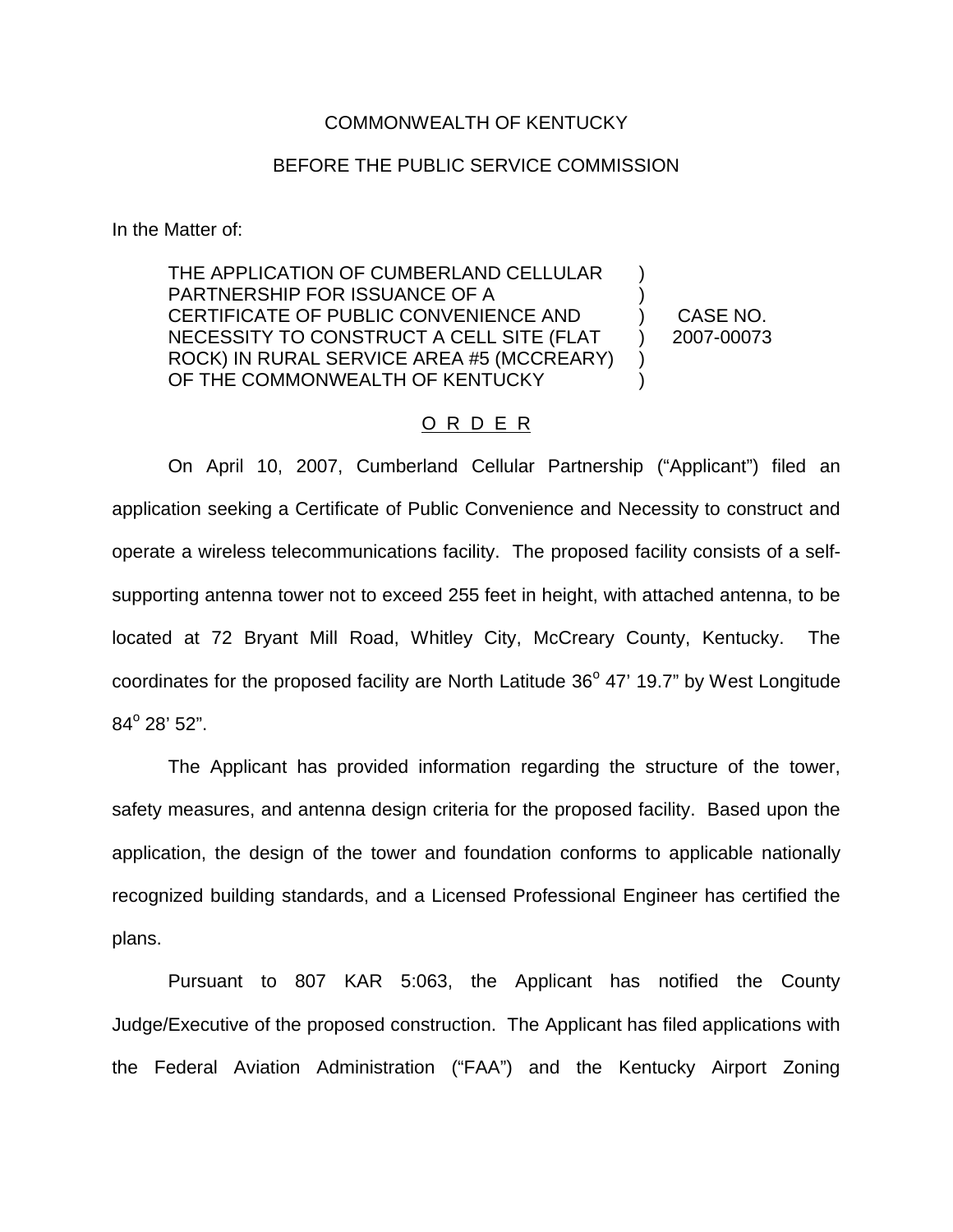Commission ("KAZC") seeking approval for the construction and operation of the proposed facility. Both decisions are pending.

The Applicant has filed evidence of the appropriate notices provided pursuant to 807 KAR 5:063. The notices solicited any comments and informed the recipients of their right to request intervention. To date, no public comments have been filed with the Commission.

The Commission, having considered the evidence of record and being otherwise sufficiently advised, finds that the Applicant has demonstrated that a facility is necessary to provide adequate utility service and that, therefore, a Certificate of Public Convenience and Necessity to construct the proposed facility should be granted.

Pursuant to KRS 278.280, the Commission is required to determine proper practices to be observed when it finds, upon complaint or on its own motion, that the facilities of any utility subject to its jurisdiction are unreasonable, unsafe, improper, or insufficient. To assist the Commission in its efforts to comply with this mandate, the Applicant should notify the Commission if it does not use this antenna tower to provide service in the manner set out in its application and this Order. Upon receipt of such notice, the Commission may, on its own motion, institute proceedings to consider the proper practices, including removal of the unused antenna tower, which should be observed by the Applicant.

IT IS THEREFORE ORDERED that:

1. The Applicant is granted a Certificate of Public Convenience and Necessity to construct a wireless telecommunications facility. The proposed facility consists of a self-supporting antenna tower not to exceed 255 feet in height with